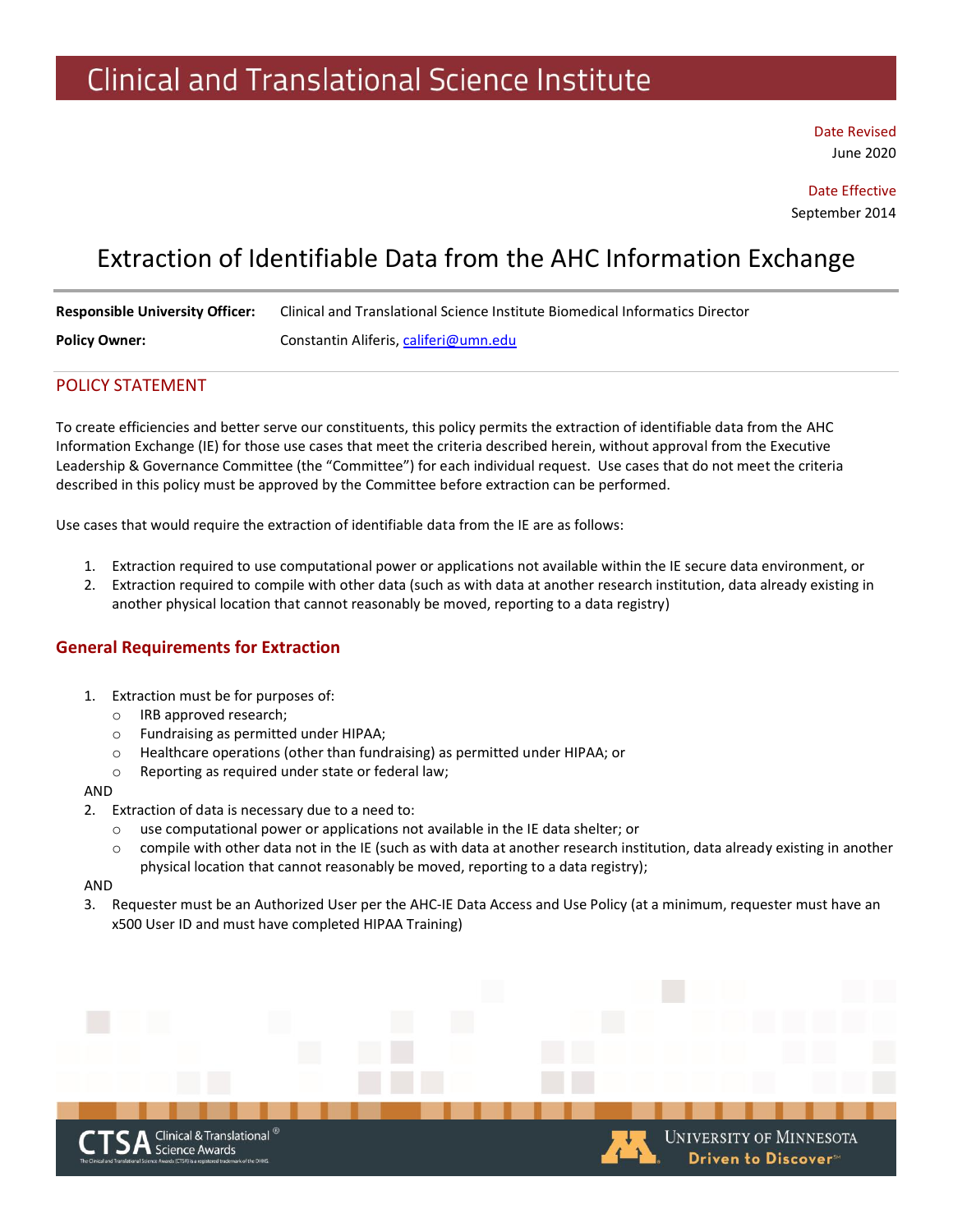## **Specific Requirements**

### **IRB Approved Research**

The following criteria must be met:

- There must be patient authorization to use the data, or a waiver of patient authorization from the IRB. For research relying on a waiver of patient authorization, information on patients who have elected to opt out of research will not be included in the data to be extracted.
- The data must be accessed only by those who are adequately described in the patient authorization or applicable IRB submission.
- The data must be used only for the purposes described in the patient authorization or applicable IRB documentation.
- Any data that is extracted to reside at the University of Minnesota (UMN), University of Minnesota Physicians (UMP) or Fairview (FV) must meet the following criteria:
	- Any data residing at UMN must be stored on a Health Sciences Technology (HST) supported computer or server, or another computer or server that meets HIPAA Security standards as determined jointly by UMN's Chief Health Information Compliance Officer and Chief Information Security Officer;
	- o Any data residing at UMP must be stored on a UMP-IS supported computer or server;
	- o Any data residing at FV must be stored on a FV-IS supported computer or server.
- Any data that is extracted to reside at any location other than UMN/UMP/FV must meet the following criteria:
	- $\circ$  The recipient of the data must be a federal agency (such as NIH), an organization coordinating a federally registered clinical trial, or a U.S. research organization that receives at least \$100 million in funding from NIH annually; and
	- o The extracted data must meet the definition of a "limited data set" under HIPAA, and the recipient of the data must enter into a form of Data Use Agreement that meets HIPAA requirements. All review and approval processes for Data Use Agreements of the organization requesting the data extraction (UMN/UMP/FV) must also be followed.

### **Fundraising**

Extraction of data for purposes of fundraising may be done at the request of the University of Minnesota Foundation (UMF), provided that the following criteria are be met:

- Only the information permitted to be used for fundraising under HIPAA regulations may be extracted (Note: BPIC maintains the table of permitted fields approved by UMN/UMP/FV).
- Patients who request to be opted out of fundraising must be excluded (Note: BPIC performs this cross-check from EPIC in advance of releasing the data; University of Minnesota Foundation (UMF) performs additional cross-checks against its own opt-out lists).
- Data residing at UMF must reside on a UMF-IS supported computer or server. UMF will utilize UMN OIT services for security as appropriate, and will provide UMN with security assessment and audit results as requested.
- Data that is extracted to reside at any location other than UMF must be subject to a business associate agreement, or a confidentiality agreement that requires the recipient to:
	- o Have a security program in place that is subject to an assessment process or a third party audit;
	- o De-identify data for processing where appropriate;

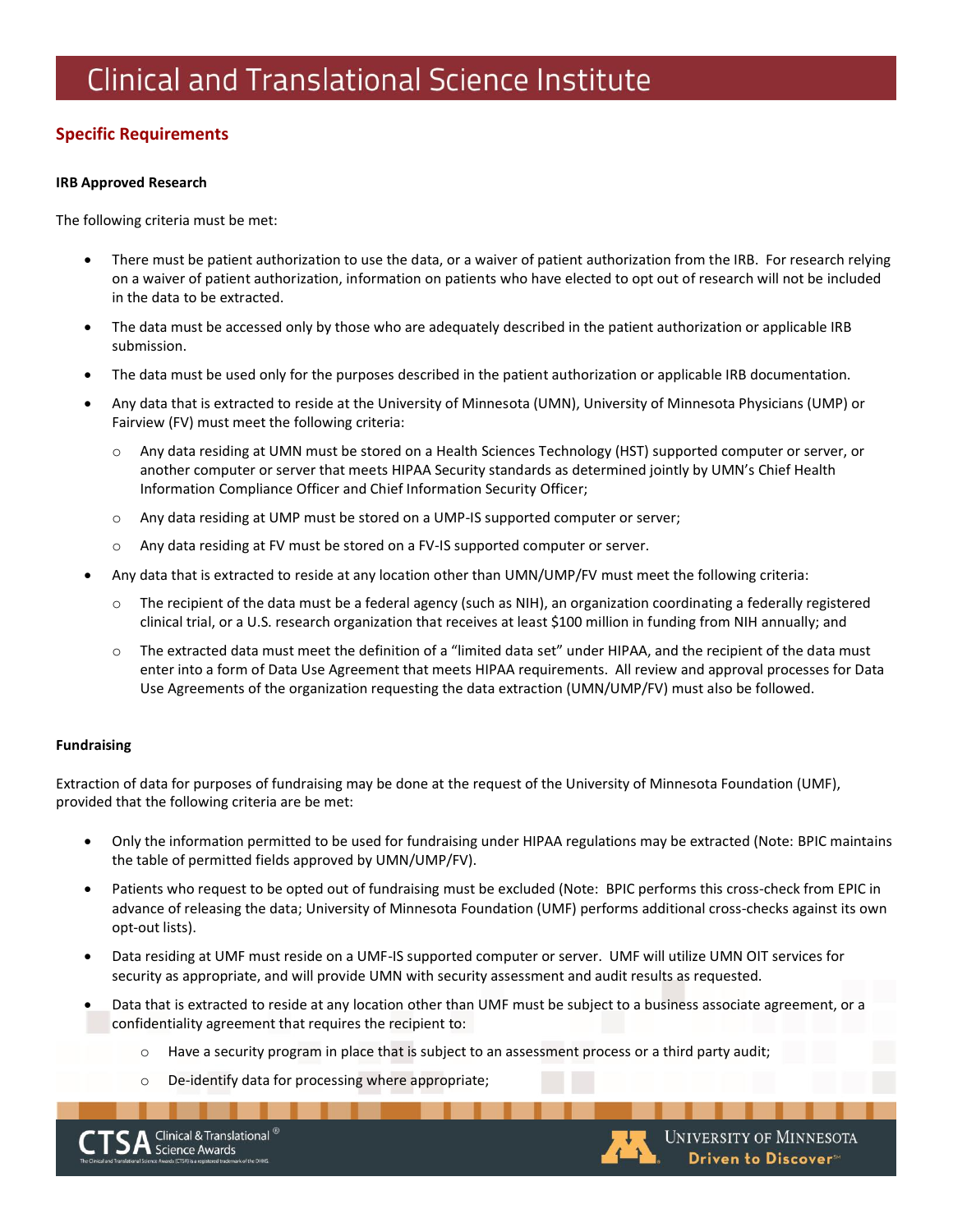- o Control access to the data appropriately;
- o Use data transport and storage encryption as appropriate;
- o Segregate the data from other data where feasible;
- Ensure that the data does not reside on a system that has internet connection, or, if internet connection is necessary for the purposes of the engagement, then ensure that appropriate system protection, patch mechanisms and controls are in place and monitored;
- $\circ$  Ensure that any data removed from the system has the same level of protection as data residing on the system; and
- $\circ$  Destroy the data when no longer needed (and destruction is feasible) and provide a certification of destruction upon request

### **Healthcare Operations**

The following criteria must be met:

- The data must be for healthcare operations as defined under HIPAA, including:
	- Quality assessment and improvement activities, patient safety activities, population-based activities relating to improving health or reducing health care costs, protocol development, case management and care coordination;
	- $\circ$  Reviewing qualifications and evaluating practitioner/provider performance, training, accreditation, licensing, certification or credentialing.
- The data steward for the organization requesting the data extraction (UMN/UMN/FV) must be consulted to ensure that the data being requested meets both HIPAA and any organizational requirements for healthcare operations data.
- The data must be accessed only by those actively involved in the operations described in the original request, and only for the purpose of the operations described in the original request.
- Any data that is extracted must reside at the University of Minnesota (UMN), University of Minnesota Physicians (UMP) or Fairview (FV), and must meet the following criteria:
	- Any data residing at UMN must be stored on a Health Sciences Technology (HST) supported computer or server, or another computer or server that meets HIPAA Security standards as determined jointly by UMN's Chief Health Information Compliance Officer and Chief Information Security Officer;
	- o Any data residing at UMP must be stored on an UMP-IS supported computer or server;
	- o Any data residing at FV must be stored on a FV-IS supported computer or server.

#### **Reporting as Required Under Law**

The following criteria must be met:

- The requester must provide the citation or general reference to the law that requires reporting.
- Appropriate authorities (legal and/or compliance) at UMN/UMP/FV will review the legal requirement and if reporting is required, the requirement will be documented (including fields of information to be reported and frequency of reporting) and provided to IE personnel for future reference.
- Once a requirement is documented, the extraction may proceed on a recurring basis as is required under law.

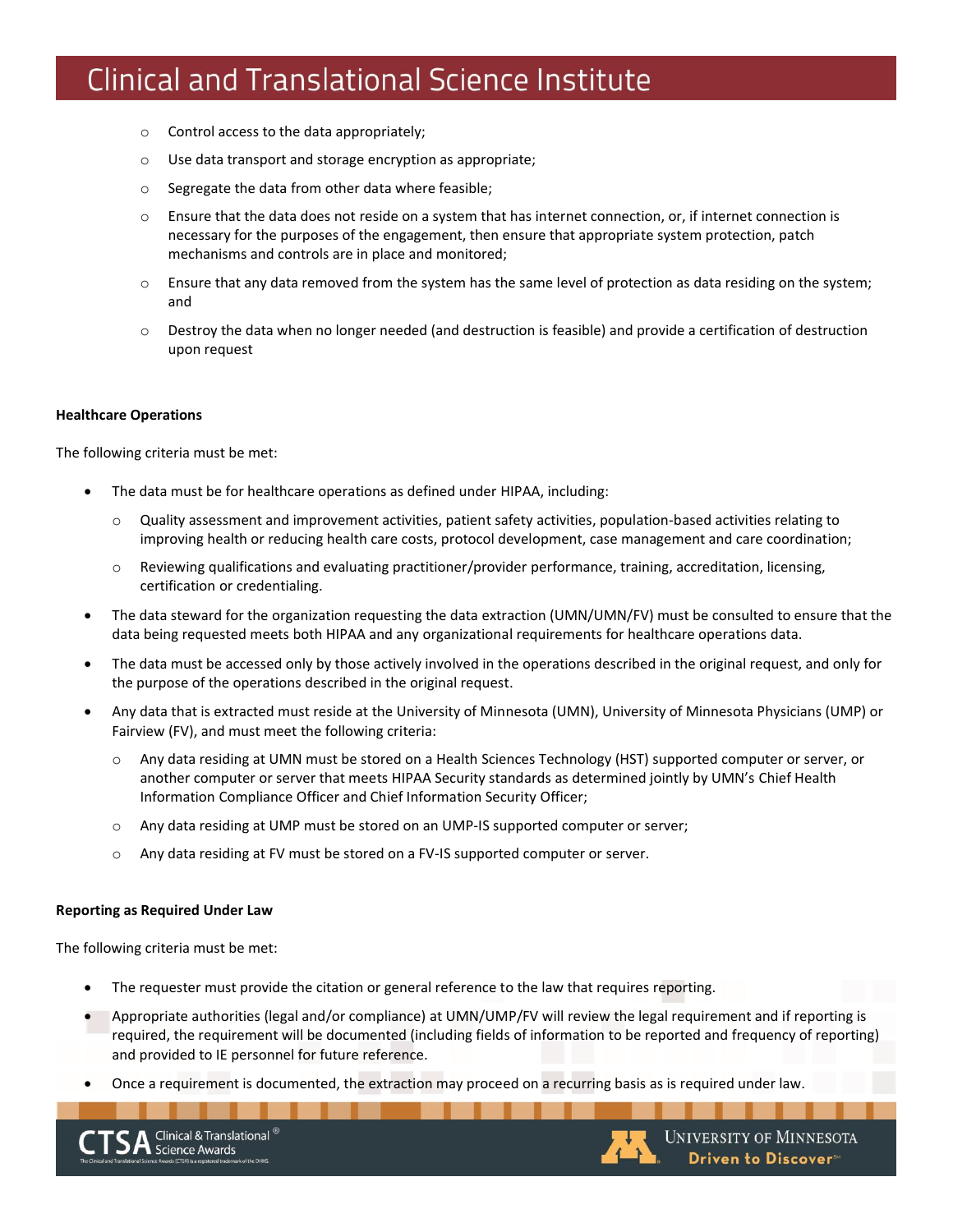## **Evaluation and Oversight**

Requests for data extractions will be tracked as part of the overall data request process. Information tracked includes all data fields entered for the request, as well as total number of requests, categories of request (computation, data sharing), and number of requests fulfilled.

Reporting on data extraction will be presented to the Committee by staff from the Best Practices Integrated Informatics Core (BPIC) of the University's Clinical and Translational Science Institution on a quarterly basis, in the form and format requested by the Committee, and will also be available at other times upon request by the data stewards of participating organizations (currently Fairview, UMP and UMN).

This *Extraction of Identifiable Data from the Information Exchange* policy will be presented to the Committee by BPIC on a regular basis for review.

### REASON FOR POLICY

To create a governance process to manage requests to extract identifiable data from the AHC Information Exchange.

### PROCEDURES

Requests to extract data from the IE secure data environment will be submitted to the Data Shelter File Transfer application.

- 1. Login to the AHC-IE Data Shelter
- 2. From any browser, go to the URL[: https://portunus.ahc.umn.edu](https://portunus.ahc.umn.edu/)
- 3. Sign in using your x500 username and password
- 4. Approve dual authentication
- 5. Select your project
- 6. Specify the reason for extracting the file
- 7. Upload file to be extracted\*

\*Note: Files leaving the data shelter will need to be approved before they are available to download

### FORMS/INSTRUCTIONS

Instructions can be accessed here - <https://confluence.ahc.umn.edu/display/POR/File+Transfers>

### APPENDICES

There are no appendices associated with this policy.